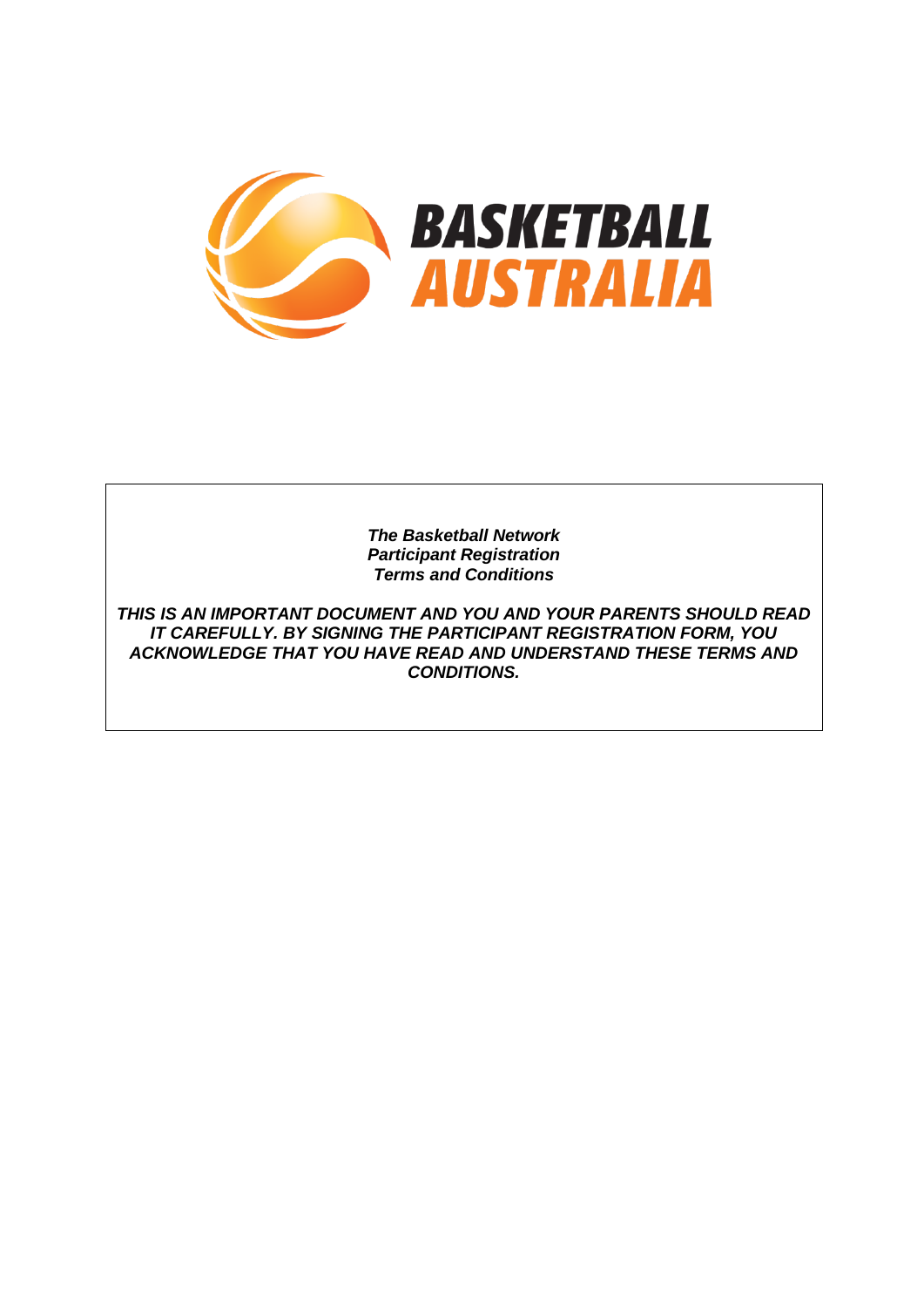# **The Basketball Network Participant Registration - Terms and Conditions**

THIS IS AN IMPORTANT DOCUMENT AND YOU AND YOUR PARENTS SHOULD READ IT CAREFULLY. BY SIGNING THE PARTICIPANT REGISTRATION FORM, YOU ACKNOWLEDGE THAT YOU HAVE READ AND UNDERSTAND THESE TERMS AND CONDITIONS.

In consideration of Your application for membership or registration as a Participant, You agree to the following terms and conditions:

### *Definitions*

- 1. In these terms and conditions:
	- a. **"Aussie Hoops Provider**" means a BA accredited Aussie Hoops centre, including an Association, Club, third party provider or a school.
	- b. "**Basketball Activities**" mean performing or participating in any capacity in any authorised or recognised Basketball Organisation activity, including events, competitions and activities provided or authorised by a Basketball Organisation, including but not limited to participation as a player, coach, referee or administrator.
	- c. "**Basketball Australia**" or "**BA**" means BA Limited ABN 57 072 484 998.
	- d. "**Basketball Organisation**" means and includes BA, the state basketball associations (Basketball NSW, Queensland Basketball, Basketball Western Australia, Basketball Tasmania, Basketball South Australia, Basketball Victoria, ACT Basketball, Northern Territory Basketball), basketball associations (being those basketball associations recognised by BA or the state basketball associations), leagues (being those basketball leagues recognised by BA or the state basketball associations) and affiliated clubs (being those basketball clubs which are a member of or affiliated with an association or league) and any Aussie Hoops Provider and where the context so permits, their respective directors, officers, members, servants or agents.
	- e. "**Basketball Network**" means online systems used or managed by Basketball Organisations to manage membership and competitions and which display online Your name, data, performances, results and other information relating to Basketball Activities.
	- f. "**Claim**" means and includes any action, suit, proceeding, claim, demand, damage, penalty, cost or expense however arising from or in connection with any Basketball Activities, but does not include:
		- i. a claim against BA by any person expressly entitled to make a claim under a BA insurance policy; or

ii. a claim against BA under any right expressly conferred by its Constitution or regulations.

- g. "**Participant**" means a participant in the Basketball Activities.
- h. **"Program"** means the Aussie Hoops event promotion as authorised by BA
- i. "**You**" or "**Your**" means you, and any child or other minor upon whose behalf you register

with BA, and accept these terms and conditions, where the context so permits.

## *Rules of membership and participation*

2. Upon registering with BA through the Basketball Network and payment of all fees due and payable, You will become a member of BA and where deemed to be relevant and appropriate by BA, a Basketball Organisation (such as the state basketball association of the state in which You reside and Your affiliated basketball club). You acknowledge, agree and consent to becoming a member of these Basketball Organisations. Upon becoming a member of BA and any other Basketball Organisation, the relevant Basketball Organisations' Constitution will comprise a contract between You and the relevant Basketball Organisation and You will be bound by it and any by-laws or policies (including any competition rules or by-laws) made under it. You shall submit to any disciplinary measures taken against You and shall take any appeals and litigation before the authorities provided for in the relevant Constitutions, by-laws and policies. You will pay on demand the prescribed or stated fees for the Basketball Activities and/or any relevant Basketball Organisation. Such fees may be notified to You verbally or by letter, electronic communication, telecommunication, memorandum or by notice displayed in the relevant Basketball Organisation's premises or premises occupied.

### *Registration*

3. Registration as a Participant and member of BA (and any applicable Basketball Organisation(s)) are non-transferable. Any attempt to transfer Your registration as a Participant and member to another person without the knowledge of the relevant Basketball Organisation may result in the cancellation of Your registration as a Participant and member without refund and You may not be permitted to participate in further Basketball Activities.

### *Risk and Waiver*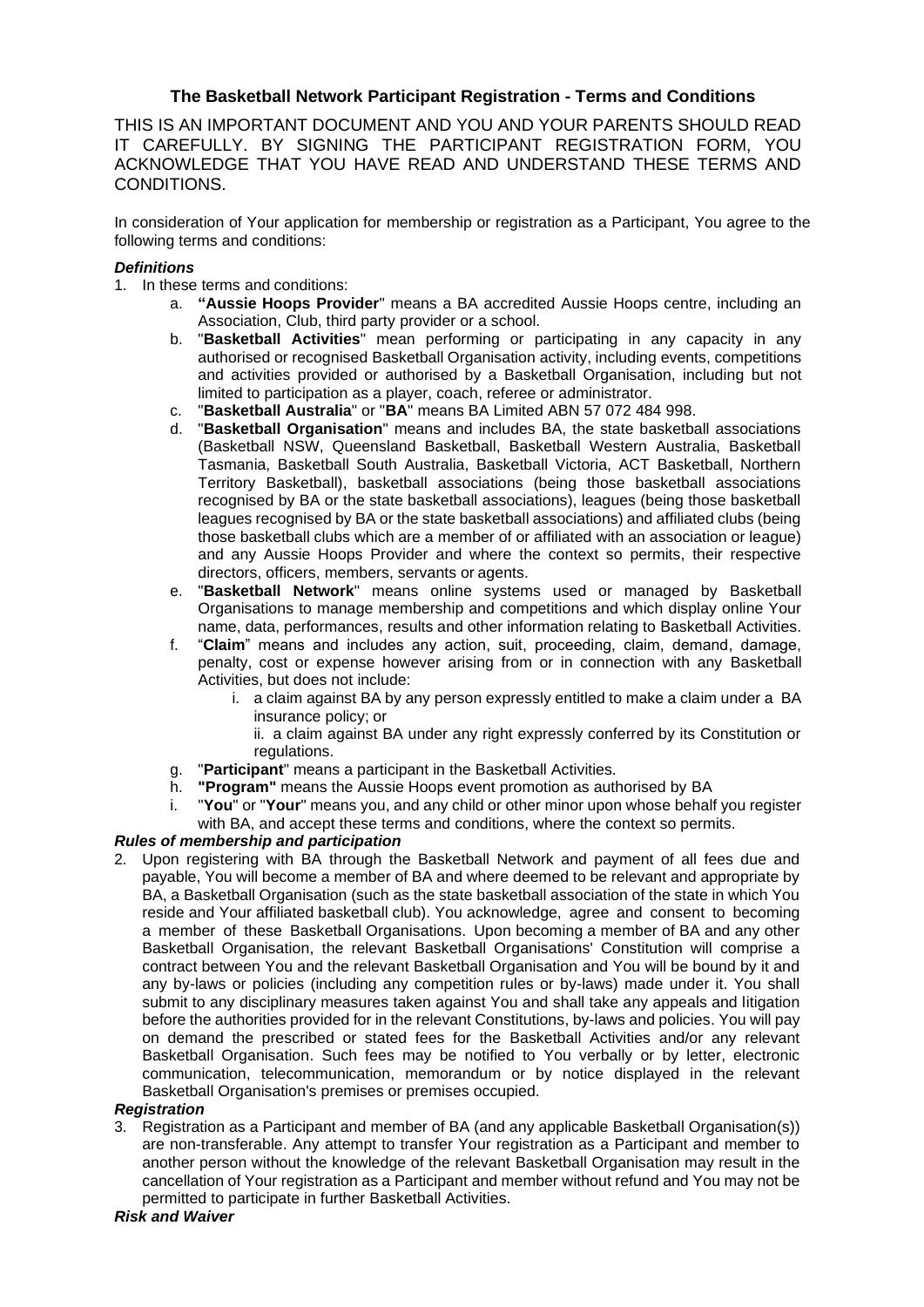- 4. Your participation in the recreational activities supplied by the Basketball Organisations is inherently dangerous and may involve risk. There are risks specifically associated with participation in the recreational activities and accidents can and do happen which may result in personal injury, death or property damage. Prior to undertaking any such recreational activity, You should ensure You are aware of all of the risks involved, including those risks associated with any health condition You may have.
- 5. By registering and accepting these terms and conditions, You acknowledge, agree, and understand that participation in the recreational services provided by the Basketball Organisations may involve risk. You agree and undertake any such risk voluntarily and at Your own risk. You acknowledge that the assumption of risk and warning above constitutes a 'risk warning' in accordance with relevant legislation, including the *Civil Liability Act 2002 (NSW)*, *Civil Liability Act 2002 (WA)* and *Civil Liability Act 2002 (Tas)* as set out in Schedule 1.
- 6. It is possible for a supplier of recreational services or recreational activities to ask You to agree that statutory guarantees under the Australian Consumer Law (which is Schedule 2 to the *Competition and Consumer Act* 2010 (Cth)) do not apply to You (or a person for whom or on whose behalf You are acquiring the services or activities).
- 7. By registering and accepting these terms and conditions You agree that Your rights (or the rights of a person for whom or on whose behalf You are acquiring the services) to sue the supplier in relation to recreational services or recreational activities that You undertake because the services or recreational activities provided were not in accordance with the guarantees are excluded, restricted or modified as set out in Schedule 1.

## *Disclosure of medical conditions*

- 8. You warrant that prior to undertaking any Basketball Activities You:
	- a. are and must continue to be medically and physically fit and able to undertake and participate in the Basketball Activities; and
	- b. are not a danger to Yourself or to the health and safety of others.
- 9. You acknowledge that You must not participate in any Basketball Activities if you have any preexisting medical or other condition that may affect the risk that either You or any other person will suffer injury, loss or damage.
- 10. You acknowledge that the Basketball Organisations rely on information provided by You and that all such information is accurate and complete.
- 11. You agree to report any accidents, injuries, loss or damage You suffer during any Basketball Activities to the relevant Basketball Organisation before You leave any relevant venue in the manner required by the Basketball Organisation.

## *Exclusion of Applicant*

12. You warrant that You have not been excluded from Basketball Activities by a medical practitioner or any person or entity including but not limited to BA Australia or any other Basketball Organisation (or advised not to participate). You acknowledge and agree that BA and/or any other Basketball Organisation may demand a medical certificate or opinion as to Your fitness from a qualified medical practitioner prior to You undertaking any Basketball Activities.

## *Safety*

- 13. You understand and acknowledge the dangers associated with the consumption of alcohol or any mind-altering substance before or during any Basketball Activity, and You agree to not consume alcohol or other prohibited substances and You accept full responsibility for injury, loss or damage associated with the consumption of alcohol or any other prohibited substance.
- 14. You agree to follow any rules set by any Basketball Organisation in connection with any Basketball Activities. If You fail to comply with the rules and/or directions of any other relevant Basketball Organisation, You will not be permitted to participate or to continue to participate in the Basketball Activities and no refund will be given.

## *Prevailing conditions*

- 15. You acknowledge and agree that:
	- a. Basketball Activities may be affected by the weather which may change without warning; and
	- b. there is often an element of the "luck of the prevailing conditions" when undertaking the Basketball Activities over which the Basketball Organisations have no control.
- 16. You accept that in the event of extreme weather conditions the relevant Basketball Organisation reserves the right to alter the format of, shorten, or cancel Basketball Activities in the interest of participant safety.

## *Release and indemnity*

- 17. In consideration of the relevant Basketball Organisations accepting Your membership application, You to the extent permitted by law:
	- a. release and forever discharge any Basketball Organisation from all Claims that You may have or may have had but for this release arising from or in connection with Your membership or participation in Basketball Activities; and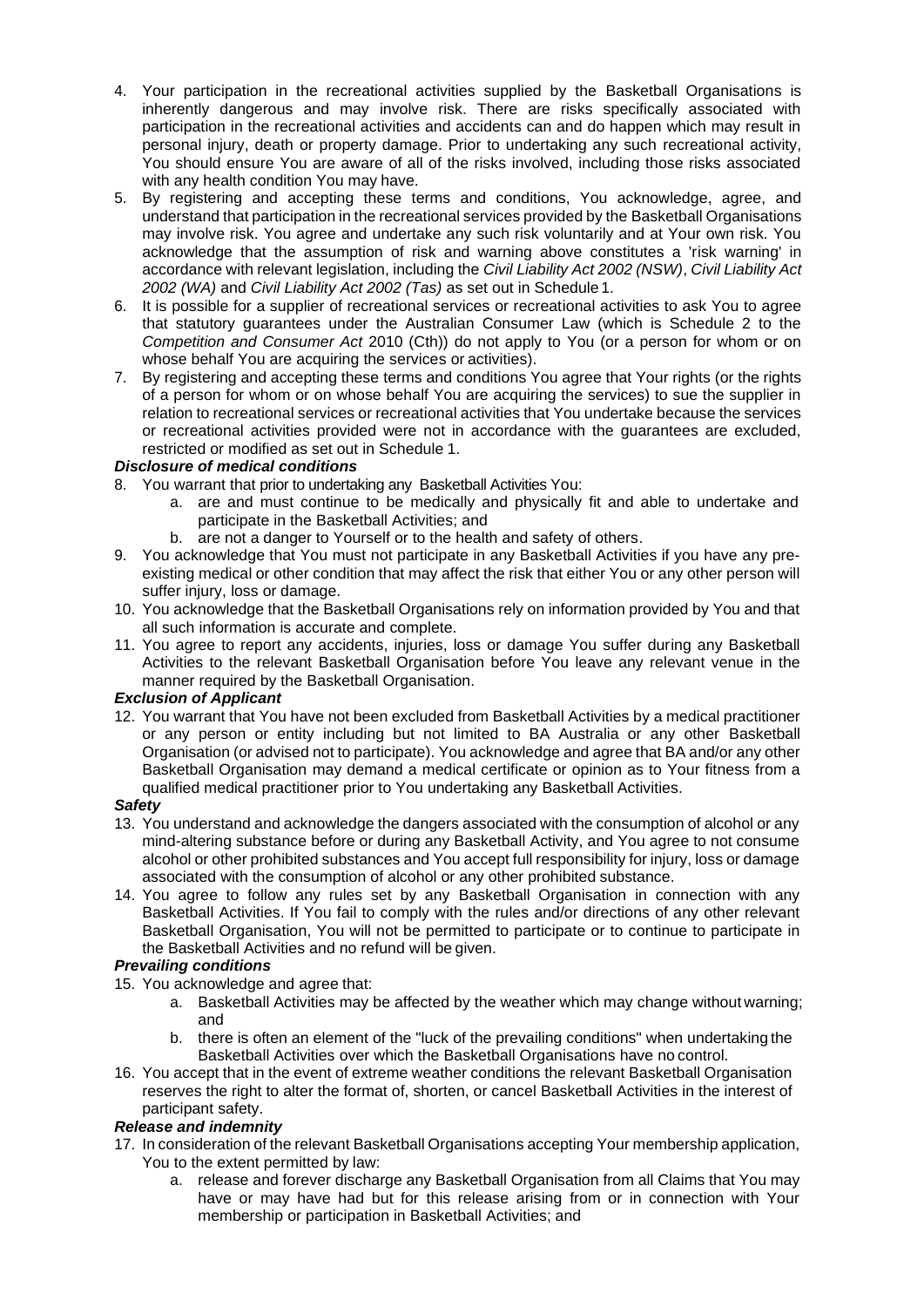- b. release and indemnify any relevant Basketball Organisation against any Claim which may be made by You or on Your behalf for or in respect of or arising out of Your death whether caused by the negligence or breach of contract by any Basketball Organisation or in any other manner whatsoever; and
- c. indemnify and will keep indemnified and hold harmless any Basketball Organisation to the extent permitted by law in respect of any Claim by any person:
	- i. arising as a result of or in connection with Your membership or Your participation in Basketball Activities; or
	- ii. against any Basketball Organisation in respect of any injury, loss or damage arising out of or in connection with Your failure to comply with a Basketball Organisation's rules and/or directions, save that the above releases and indemnities shall not apply to the extent that the loss, damage or injury that is the subject of the Claim is caused or contributed to by the grossly negligent act or omission of a Basketball Organisation.
- 18. If You suffer any injury or illness, You agree that the relevant Basketball Organisation may provide evacuation, first aid and/or medical treatment (including calling an ambulance to attend where the Basketball Organisation deems reasonable) at Your expense and that Your acceptance of these terms and conditions constitutes Your consent to such evacuation, first aid and/or medical treatment and associated costs. You agree to reimburse the relevant Basketball Organisation for any costs or expenses incurred in providing such medical treatment.

### *Insurance*

19. You understand that one or more of the Basketball Organisations may have limited insurance coverage which may provide You with some protection for loss, damage or injury that You may suffer during Your participation in the Basketball Activities. However, You acknowledge and accept that insurance taken out by a Basketball Organisation may not provide full indemnity for loss, damage or injury that You may suffer during Your participation in the Basketball Activities, and that You may have to pay the excess if a claim is made on Your behalf. You agree that Your own insurance arrangements are ultimately Your responsibility and You will arrange any additional coverage at Your expense after taking into account Your own circumstances.

### *Use of image and name*

- 20. You acknowledge and consent to photographs and electronic images being taken of You during Your participation in the Basketball Activities. You acknowledge and agree that such photographs and electronic images are owned by the relevant Basketball Organisation and the Basketball Organisation may use the photographs or electronic images for promotional or other purposes without Your further consent being necessary.
- 21. You acknowledge and agree that such photographs and electronic images may be used by Basketball Organisations or unrelated entities or persons (eg Glory League, Krossover, Huddl, and others) to provide video engagement systems or other third party services for use by basketball players, coaches and administrators and images of You may be tagged and shared online or otherwise. Venues may have arrangements permitting filming for the purpose of video engagement systems or other third party services and the Basketball Organisations may not control such use and may not have any right to require filming or the use of electronic images to cease.
- 22. In accordance with the BA privacy policy, You acknowledge and consent to use of Your name, performance statistics, electronic images, photographs and data by the Basketball Organisations in relation to the Basketball Activities (including publication on the Basketball Network). You acknowledge that You agree and understand that Your name, performance statistics, data and electronic images and photographs of You will be published on the Basketball Network and You consent to such publication. If You consider there are exceptional circumstance to justify Your exclusion from publication of Your name, image or other personal information on the Basketball Network, please inform BA and it will consider the removal of such information.

### *Privacy*

23. You understand that the personal information You have provided in your application to register as a Participant and member is necessary for the conduct and management of the Basketball Activities and other related activities across Australia including the Basketball Network, and that it is collected in accordance with BA's Privacy Policy (available from **BA's website**). You acknowledge that the Basketball Organisations may use or disclose your personal information for the purposes of providing you with member services or promotional material or otherwise in accordance the BA Privacy Policy. Basketball Organisations may share your information with third parties such as affiliates and other organisations involved in Basketball Activities and other related activities in Australia; companies engaged to carry out functions and activities on behalf of a Basketball Organisation including direct marketing; professional advisers, including accountants, auditors and lawyers and insurers; however your information is not generally disclosed to anyone outside Australia. You understand that the BA's Privacy Policy contains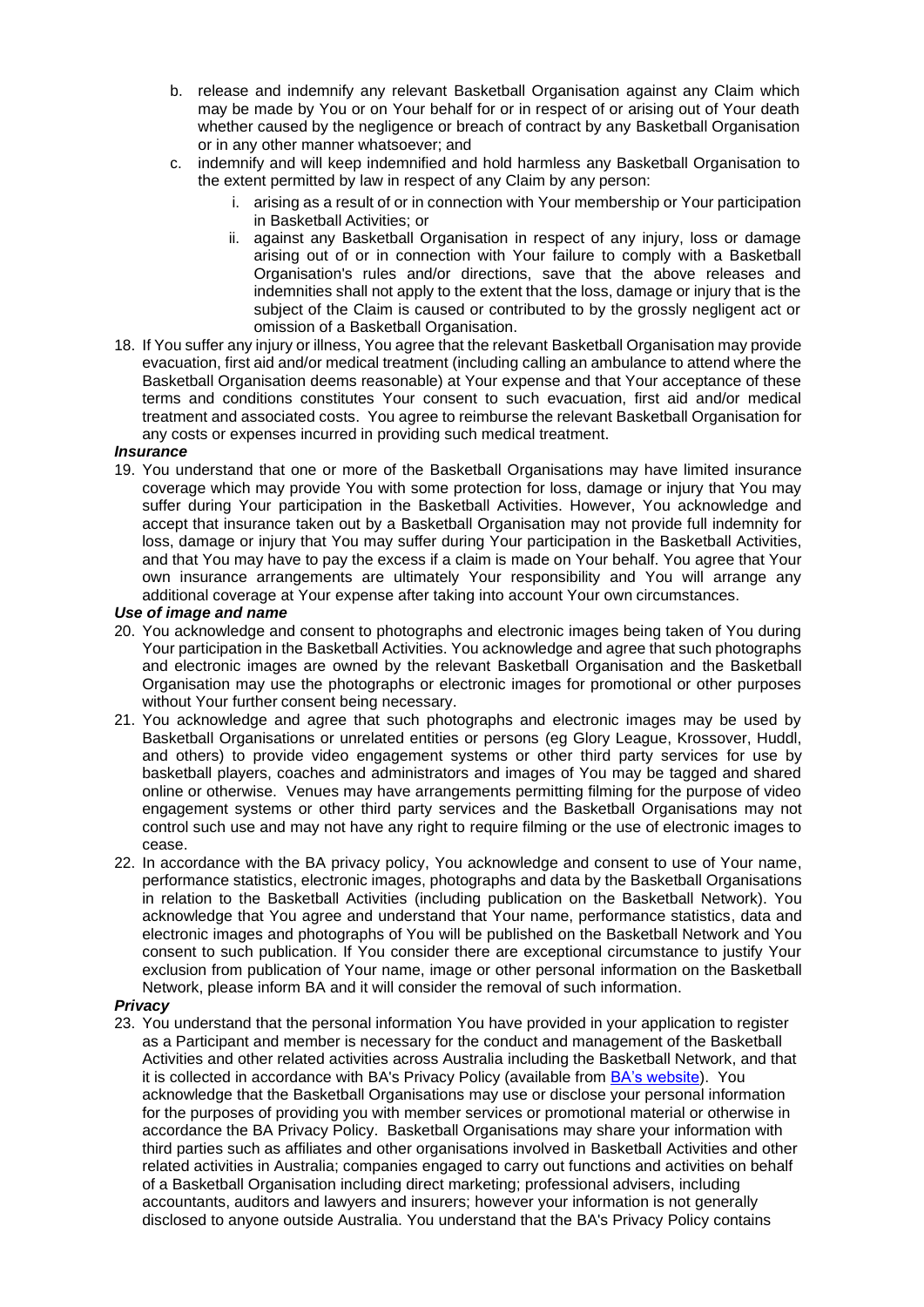information about how you may access and request correction of your personal information held by BA or make a complaint about the handling of your personal information, and provides information about how a complaint will be dealt with by BA. You acknowledge that your application for registration as a Participant and member may be rejected if the information is not provided. If you do not wish to receive promotional material from a Basketball Organisation's sponsors and third parties you must advise BA in writing or via the opt-out procedures provided in the relevant communication.

### *Bar to proceedings*

- <span id="page-4-0"></span>24. A Basketball Organisation may plead this contract as a bar to proceedings now or in the future commenced by or on behalf of You or by any person claiming through You. Where You commence proceedings against a Basketball Organisation, You:
	- a. will commence those proceedings in the courts of the jurisdiction in which any incident occurs;
	- b. waive any right to object to the exercise of such jurisdiction;
	- c. will, where You seek to commence proceedings in another jurisdiction from where any incident occurs, consent (if required by the Basketball Organisation) to move those proceedings to the jurisdiction in which any incident occurs including consenting to any application made by a Basketball Organisation to remove the proceedings to the jurisdiction in which any incident occurs;
	- d. will pay the costs of any application made by any one or more Basketball Organisation under paragraph [24.c](#page-4-0) and will consent to any application for security of costs made at any time by any one or more Basketball Organisation; and
	- e. consent to paying the legal defence costs of the proceedings (on a solicitor client basis) of any Basketball Organisation where the Basketball Organisation(s) successfully defend(s) the proceedings.

### *Governing Law*

25. The governing law of these terms and conditions is the law of Victoria ('**Jurisdiction**'). You irrevocably and unconditionally consent and submit to the Jurisdiction of the courts of the Jurisdiction in which any incident occurs and waive any right to object to the exercise of such Jurisdiction.

### *Entire Agreement*

- 26. These terms and conditions (and the documents to which they refer) constitute the entire agreement between the parties in respect of the Basketball Activities and Your registration as a Participant and member and supersede all other agreements, understandings, representations and negotiations in this respect.
- 27. To the extent that any clause of these terms and conditions is void or unenforceable it is severable and does not affect the remaining provisions.

### **DECLARATION**

 By ticking this box, you declare that You have read, understood, acknowledge and agree to these terms and conditions including the exclusion of implied terms, warning, assumption of risk, release and indemnity

### **\*\*\*Where the applicant is under 18 years of age the below box must be ticked by the applicant's parent or legal guardian:**

 You are the parent or guardian of the applicant. By ticking this box You authorise and consent to the applicant registering as a Participant and member and participating in the Basketball Activities. In consideration of the Participant's registration being accepted, You expressly agree to be responsible for the Participant's behaviour and agree to accept in Your capacity as parent or guardian these terms and conditions. In addition, You agree that you and your son/daughter will be bound by and comply with the constitution of any relevant Basketball Organisation and any regulations and policies (including competition rules or by-laws) made under it.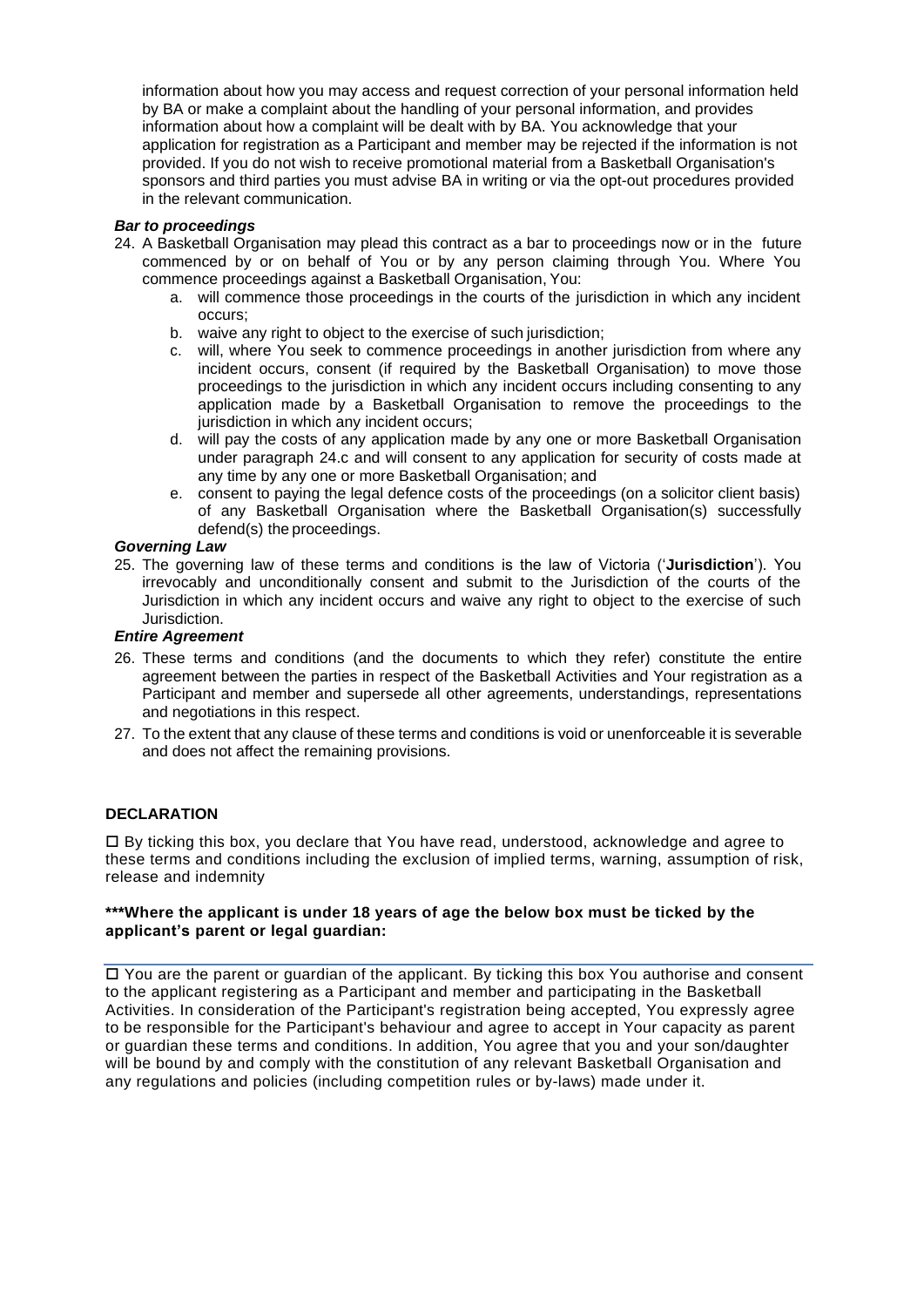## **Schedule 1**

## *For recreational services or activities provided throughout Australia:*

A supplier of recreational services or recreational activities is entitled to ask You to agree that statutory guarantees under the Australian Consumer Law (which is Schedule 2 to the *Competition and Consumer Act 2010 (Cth*)) do not apply to You (or a person for whom or on whose behalf You are acquiring the services or activities).

Exclusion of rights under the *Competition and Consumer Act 2010 (Cth*): By signing this form, You agree that the liability of BA in relation to recreational services (as that term is defined in s139A of the *Competition and Consumer Act 2010 (Cth*)) for any:

- (i) death;
- (ii) physical or mental injury (including the aggravation, acceleration or recurrence of such an injury);
- (iii) the contraction, aggravation or acceleration of a disease;
- (iv) the coming into existence, the aggravation, acceleration or recurrence of any other condition, circumstance, occurrence, activity, form of behaviour, course of conduct or state of affairs:
	- (A) that is or may be harmful or disadvantageous to You or the community;
	- (B) that may result in harm or disadvantage to You or the community, that may be suffered by You (or a person for whom or on whose behalf You are acquiring the services) resulting from the supply of recreational services is excluded and the application of any express or implied term that any services will be provided with due care and skill is hereby excluded.

**Note**: The change to Your rights does not apply to a significant [personal](http://www.austlii.edu.au/au/legis/cth/consol_act/caca2010265/s130.html#personal_injury) [injury](http://www.austlii.edu.au/au/legis/cth/consol_act/caca2010265/s130.html#personal_injury) suffered by You that is caused by the [reckless conduct](http://www.austlii.edu.au/au/legis/cth/consol_act/caca2010265/s130.html#reckless_conduct) of the supplier of the [recreational services.](http://www.austlii.edu.au/au/legis/cth/consol_act/caca2010265/s130.html#recreational_services) The supplier's conduct is [reckless](http://www.austlii.edu.au/au/legis/cth/consol_act/caca2010265/s130.html#reckless_conduct) [conduct](http://www.austlii.edu.au/au/legis/cth/consol_act/caca2010265/s130.html#reckless_conduct) if the supplier is aware, or should reasonably have been aware, of a significant risk that the conduct could result in [personal injury](http://www.austlii.edu.au/au/legis/cth/consol_act/caca2010265/s130.html#personal_injury) to another [person;](http://www.austlii.edu.au/au/legis/cth/consol_act/caca2010265/s152ac.html#person) and engages in the conduct despite the risk and without adequate justification.

## *For recreational services or activities provided in NSW or WA:*

### *For recreational services or recreational activities to which the Australian Consumer Law (New South Wales) and Australian Consumer Law (Western Australia), applies:*

By signing this form, You agree that the liability of any Basketball Organisation in relation to recreational services (as that term is defined in the *Competition and Consumer Act 2010 (Cth)* and the Australian Consumer Law) and recreational activities (as that term is defined in the *Civil Liability Act 2002* (NSW)) or *Civil Liability Act 2002 (WA),* as applicable) for any:

- a. death;
- b. physical or mental injury (including the aggravation, acceleration or recurrence of such an injury):
- c. the contraction, aggravation or acceleration of a disease;
- d. the coming into existence, the aggravation, acceleration or recurrence of any other condition, circumstance, occurrence, activity, form of behaviour, course of conduct or state of affairs:
	- i. that is or may be harmful or disadvantageous to You or the community;
	- ii. that may result in harm or disadvantage to You or the community, that may be suffered by You (or a person for whom or on whose behalf You are acquiring the services) resulting from the supply of recreational services or recreational activities;

is excluded and the application of any express or implied term that any services will be provided with due care and skill is hereby excluded.

## *For recreational services or activities provided in Victoria:*

## *For recreational services to which the Australian Consumer Law (Victoria) applies:*

**Warning under the Australian Consumer Law and** *Fair Trading Act 2012***:** Under the *Australian Consumer Law and Fair Trading Act 2012 (Vic)*, several statutory guarantees apply to the supply of certain goods and services. These guarantees mean that the supplier named on this form is required to ensure that the recreational services it supplies to You:

a. are rendered with due care and skill; and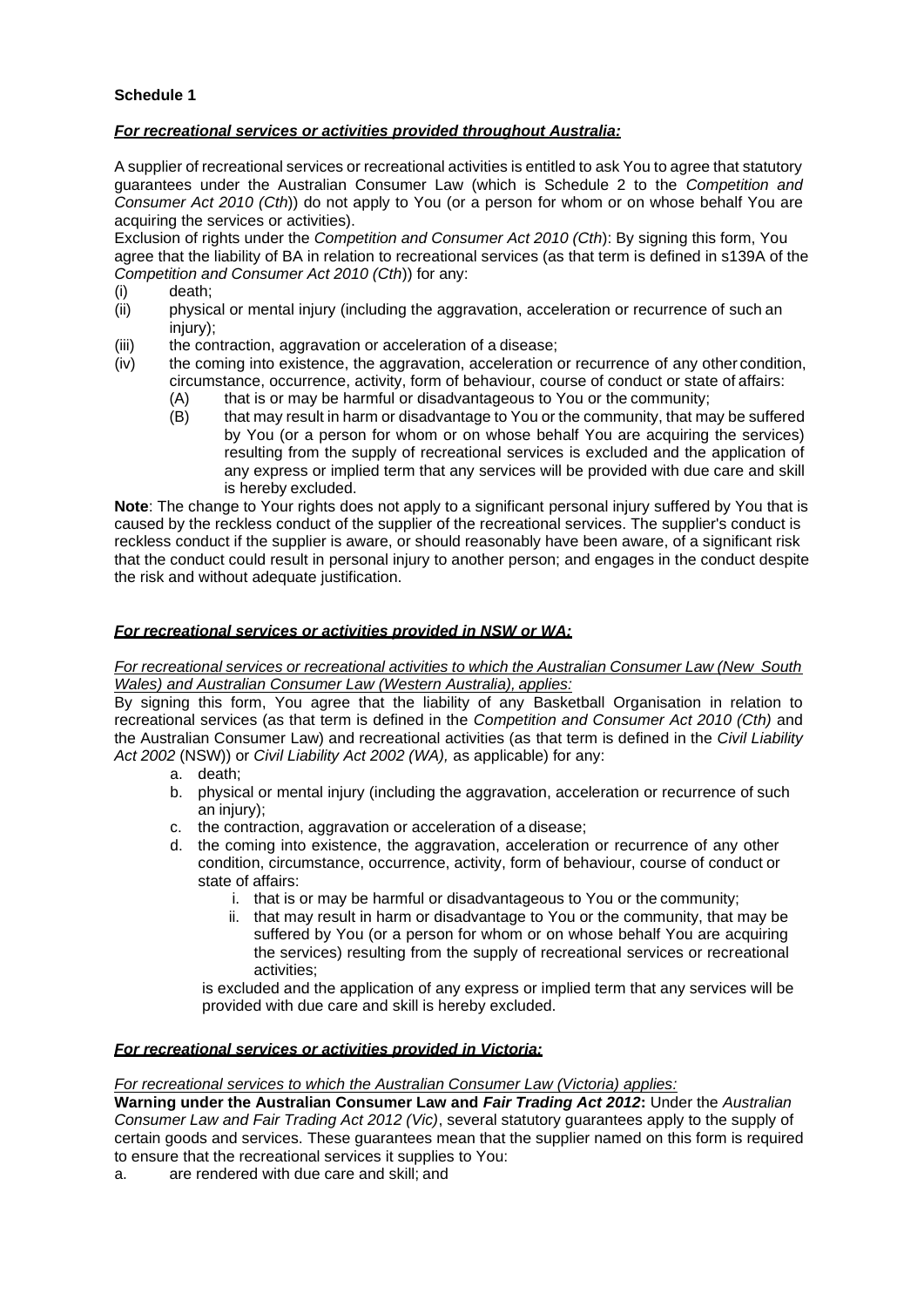- b. are reasonably fit for any purpose which You either expressly or by implication, make known to the supplier; and
- c. might reasonably be expected to achieve any result You have made known to the supplier.

Under section 22 of the Australian Consumer Law and *Fair Trading Act 2012 (Vic)*, the supplier is entitled to ask You to agree that these statutory guarantees do not apply to You.

Warning Under the Australian Consumer Law and *Fair Trading Act 2012*: If You sign this form, You will be agreeing that Your rights to sue the supplier under the Australian Consumer Law and Fair Trading Act 2012 if You are killed or injured because the services provided were not in accordance with these guarantees, are excluded, restricted or modified in the way set out in this form.

**Note**: The change to Your rights, as set out in this form, does not apply if Your death or injury is due to gross negligence on the supplier's part. "Gross negligence" in relation to an act or omission, means doing the act or omitting to do an act with reckless disregard, with or without consciousness, for the consequences of the act or omission. See regulation 5 of the Australian Consumer Law and *Fair Trading Regulations 2012 (Vic)* and section 22(3)(b) of the Australian Consumer Law and *Fair Trading Act 2012 (Vic)*.

**Exclusion of rights under the Australian Consumer Law (Vic)**: By signing this form, You agree that the liability of BA for any death or personal injury (as defined in the Australian Consumer Law and *Fair Trading Act 2012 (Vic)*) that may be suffered by You (or a person from whom or on whose behalf You are acquiring the services) resulting from the supply of recreational services is excluded.

### *For recreational services or activities provided in ACT, Queensland or Tasmania:*

### *For recreational services to which the Australian Consumer Law (Australian Capital Territory), Australian Consumer Law (Queensland) or Australian Consumer Law (Tasmania) applies:*

By signing this membership application form and declaration, You acknowledge that where You are a consumer of recreational services, as defined by any relevant law, certain terms and rights usually implied into a contract for the supply of goods or services may be excluded. You acknowledge that these implied terms and rights and any liability of the Basketball Organisations flowing from them, are expressly excluded to the extent possible by law, by this membership application form and declaration. To the extent of any liability arising, the liability of the Basketball Organisations will, at the discretion of the Basketball Organisations, be limited in the case of goods, to the replacement, repair or payment of the cost of replacing the goods and in the case of services, the resupply of the services or payment of the cost of having the services supplied again. For the avoidance of doubt, this exclusion does not exclude liability for recklessness as defined by any relevant law.

### *For recreational services or activities provided in South Australia:*

## *For recreational services to which the Australian Consumer Law (South Australia) applies:*

**Your rights**: Under sections 60 and 61 of the Australian Consumer Law (SA), if a person in trade or commerce supplies You with services including recreational services), there is:

- a. statutory guarantee that those services will be rendered with due care and skill; and
- b. statutory guarantee that those services, and any product resulting from those services, will be reasonably fit for the purpose for which the services are being acquired (as long as that purpose is made known to the supplier); and
- c. a statutory guarantee that those services, and any product resulting from those services, will be of such a nature, and quality, state or condition, that they might reasonably be expected to achieve the result that the consumer wishes to achieve (as long as that wish is made known to the supplier or a person with whom negotiations have been conducted in relation to the acquisition of the services).

**Excluding, restricting or modifying Your rights:** Under section 42 of the *Fair Trading Act 1987 (SA)*, the supplier of recreational services is entitled to ask You to agree to exclude, restrict or modify his or her liability for any personal injury suffered by You or another person for whom or on whose behalf You are acquiring the services (a third party consumer). If You sign this form, You will be agreeing to exclude, restrict or modify the supplier's liability with the result that compensation may not be payable if You or the third party consumer suffer personal injury.

**Important:** You do not have to agree to exclude, restrict or modify Your rights by signing this form. The supplier may refuse to provide You with the services if You do not agree to exclude, restrict or modify Your rights by signing this form. Even if You sign this form, You may still have further legal